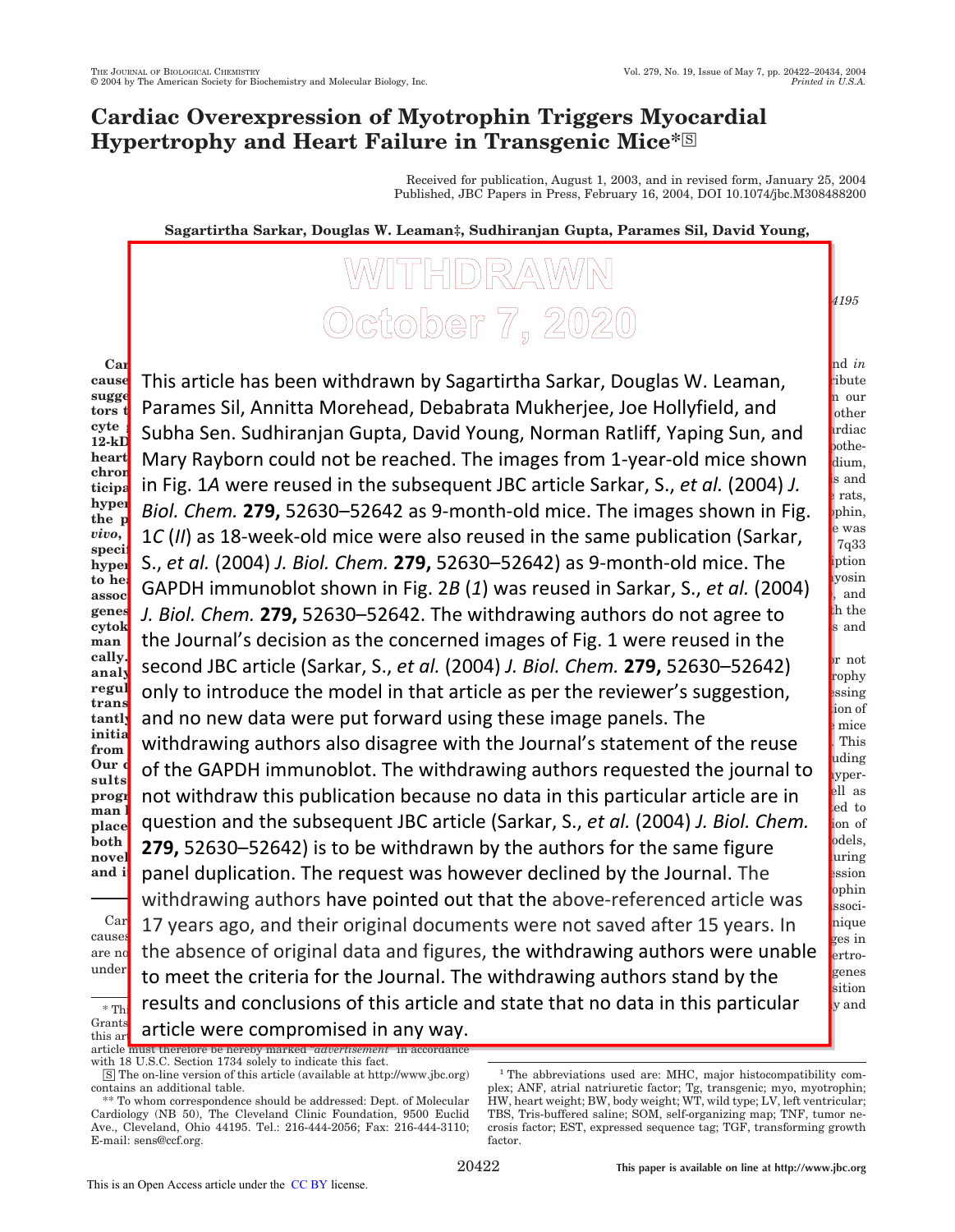#### EXPERIMENTAL PROCEDURES

*Animals—*Animal studies were approved by the institutional Animal Research Committee according to internal policies and guidelines of the National Institutes of Health for the humane care and use of animals in research.

Generation of Transgenic Mice—An α-MHC-myotrophin transgene was constructed using a recombinant myotrophin (myo) in pcDNA3 myo-vector. We designed a 72-base oligomer carrying the 5' skeletal  $\alpha$ -actin untranslated region and used it to generate a chimeric myo-cDNA, placed adjacent to the cytomegalovirus promoter of pcDNA3. The  $\alpha$ -MHC promoter-containing vector was provided by Dr. Jeffrey Robbins (University of Cincinnati). This vector has an  $\alpha$ -MHC promoter and a heterologous 3-untranslated region containing the human growth hormone  $poly(A)$  site. The  $\alpha$ -MHC-myo-recombinant vector was digested using the NotI restriction enzyme. The resulting linear DNA fragment containing the  $\alpha$ -MHC promoter-myo coding sequence and human growth hormone poly(A) was isolated and purified using Qiagen gel extraction kit (Qiagen, Valencia, CA). Pronuclear injection was performed at the University of Cincinnati transgenic animal facility, using standard techniques.

*Determination of the Ratio of Heart Weight to Body Weight—*Mice were euthanized by  $CO<sub>2</sub>$  and autopsied immediately for gross signs of heart failure, inflammatory lesions, or congenital defects. The hearts were then removed, washed with  $1\times$  phosphate-buffered saline, blotted dry, and weighed in a Mettler precision balance (Mettler-Toledo, Inc., Columbus, OH). Hypertrophy was measured using the heart weight (HW)/body weight (BW) in mg/g (3).

*Hybridization Analysis—*Four founder mice were identified by Southern blot analysis of genomic DNA  $(10 \ \mu g)$  prepared from tail biopsies. Northern blots were performed with  $\sim$ 20  $\mu$ g of total cardiac RNA. The labeled myotrophin cDNA probe was generated using random primers, as described previously (9).

*Quantitation of Myotrophin Protein*—Western blots were p using 10  $\mu$ g of total protein from 9-month-old wild-ty transgenic  $(Tg)$  mice hearts via standard technique anti-myotrophin antibody and was normalized using phosphate dehydrogenase antibody (Novus CO). Myotrophin from the hearts of Tg $_2$ described previously (8).

*RNase Protection Assay* weeks and 9 months old; (10), and 15  $\mu$ g was used specific for growth factors er's protocol (RiboQuant; Bl RNase digestion, protected  $\mathbf{f}$  and  $\mathbf{f}$  and  $\mathbf{f}$  and  $\mathbf{f}$  and  $\mathbf{f}$  and  $\mathbf{f}$  and  $\mathbf{f}$  and  $\mathbf{f}$  and  $\mathbf{f}$  and  $\mathbf{f}$  and  $\mathbf{f}$  and  $\mathbf{f}$  and  $\mathbf{f}$  and  $\mathbf{f}$  and  $\mathbf{f}$  and polyacrylamide gels and quantified using a Phosphoric using a Phosphoric using a Phosphoric using a Phosphoric using a Phosphoric using a Phosphoric using a Phosphoric using a Phosphoric using a Phosphoric using a Phosphor malized the value of each hy control, glyceraldehyde-3-phosph

*Determination of Cardiac Function* — **The Contract of Cardiac Function** — Two-dimensional echocardio-<br>
Two-dimensional echocardiography was performed at the Imag Clinic's Department of Cardiovascular Medicine. Lightly sedated Tg and WT mice (4- and 36-week-old), using 0.2 ml of Avertin (99% *tert*amyl alcohol and 99% 2,2,2-tribromoethanol; Aldrich), were evaluated using the M-mode views on a transthoracic study, measuring left ventricular (LV) systolic and diastolic dimensions, interventricular septum and LV posterior wall thickness, and left atrial chamber diameter. End-diastolic and end-systolic frames were defined as those showing the largest and smallest areas, respectively. Data were correlated with timing of the QRS complex. Digitized images were obtained using an ultrasound system (Hewlett-Packard Sonos 5500; Palo Alto, CA).

*Histology—*All hearts were fixed, paraffin-embedded, and cut into  $4-\mu m$  sections. Sections (taken from same areas of the heart of WT and Tg mice) were stained with hematoxylin/eosin for structural analysis using standard techniques, and myocyte dimensions were quantitated by image scanning using the Image Pro Plus software program.

*Isolation of Cardiac Myocytes from Hearts of Adult FVB and Tg Mice Overexpressing Myotrophin (11)—*Hearts were taken out from heparininjected mice and were cannulated via aorta  $(n = 6)$ . Hearts were perfused with perfusion buffer (glucose  $(1 \text{ g})$ ,  $\text{NaHCO}_3$   $(0.58 \text{ g})$ , and pyruvic acid (0.27 g), pH 7.3) with  $95\%$   $\mathrm{O}_2$  and  $5\%$   $\mathrm{CO}_2$  on a Langendorff apparatus. After perfusing the heart for 10 min in EGTAsupplemented perfusion buffer, hearts were digested using collagenase (2 mg/ml) for 28 min, with gradual enhancement of  $\mathrm{CaCl}_{2}$ . After 28 min of digestion with collagenase, the heart was taken out and incubated in a diluted collagenase solution for 10 min in a shaking water bath at 37 °C. The ventricles were separated from the atria,

triturated for 30 s, and subsequently filtered through cheesecloth. The filtrate was centrifuged at 400 rpm for 2 min, the supernatant was removed, and the pellet was resuspended in 4% bovine serum albumin solution and observed under a phase-contrast microscope. Preparations with 80–85% beating rod-shaped cells were used for experimental purposes.

*Immunocytochemical Staining Using myo Antibody (12)—*The cells were plated on slides coated with laminin and were fixed in 4% paraformaldehyde dissolved in  $1 \times$  TBS for 10 min. Cells were then permeabilized with  $0.1\%$  Triton X-100 in  $1\times$  TBS for 5 min. The cells were blocked with heat-inactivated 4% horse serum and 0.1% sodium azide for 2 h. Cells were incubated overnight with primary antibody (8) (polyclonal anti-myotrophin) at 4 °C, washed extensively with 0.1% Triton X-100 in  $1 \times$  TBS, and incubated with fluorescein isothiocyanateconjugated goat anti-rabbit IgG (Jackson ImmunoResearch Laboratories, Inc., West Grove, PA) for 2 h at room temperature in the dark. The slides were extensively washed with  $0.1\%$  Triton X-100 in  $1\times$  TBS and once with  $1 \times$  TBS. The cells were mounted on coverslips with  $4^{\prime}$ , 6diamidino-2-phenylindole and were observed under a fluorescent microscope.

*Statistical Analysis*—Results were expressed as mean  $\pm$  S.E. Data was analyzed by two-way analysis of variance, and differences between groups were determined by a least-square means test (SUPERNOVA). A value of  $p < 0.05$  was considered significant.

*Gene Array Studies*—Gene analyses utilized RNA from heart tissue isolated from  $W$  and  $\Diamond$  and  $\Diamond$  are  $\Diamond$  are  $\Diamond$  aged 4 weeks (initiation of hypertrophy) or 36 weeks  $\sim$  (complement from hypertrophy to heart failure). Five  $\bigcap_{\alpha\in\mathbb{N}}\bigcup_{\alpha\in\mathbb{N}}\bigcap_{\alpha\in\mathbb{N}}\mathbb{N}$  each age group were examined. Total cellular  $\left(\begin{array}{c} \sim \end{array} \right)$  was transcribed, and doublestranded  $\left(\left(\begin{array}{c|c} x & x \\ y & y \end{array}\right)$  where  $\left(\begin{array}{c|c} x & x \\ y & y \end{array}\right)$  was the cRNA (Enzo Bioarray Santa Clara, CA). Bioted into cRNA during RNA was fragmented murine genome U74Av2 sets (Affymetrix), and hybridashed, stained with streptavidina confocal microscope scanner with a

5 100000 F  $\alpha$  were analyzed using the Microarray Suite and s software packages (Affymetrix). Genes identified as were consistently increased in each pairwise comparison the animals of interest (such as 9-month-old Tg mice) and all animals of both age groups  $(p$  values varying from 0 to 0.0025). Up-regulated genes were screened to eliminate those with "marginal" or "absent" absolute calls in the induced samples. Genes marked as downregulated were consistently decreased among all pairwise comparisons (*p* values ranging from 0.90 to 1). -Fold change was calculated by converting average signal log ratio values (change in the expression level of a transcript between the control and experimental samples) for each probe set to a whole number. This was accomplished by raising 2 to the power of the signal log ratio value  $(2^{(\text{signal log ratio})}).$ 

Gene clusters with similar expression patterns were identified using the self-organizing map (SOM)-clustering algorithm (10) of the Data Mining Tool software package (version 3.0; Affymetrix). Signal values for all genes were imported from the Microarray Suite (version 5.0) into the Data Mining Tool after publication using MicroDB software (Affymetrix) (13). SOM clustering was performed using default filtering values and parameters set to identify up to 81 possible clusters. After clustering, results again were screened to eliminate genes that failed to attain a "present" call in any of the pertinent samples.

Detailed tables for the changes in gene expression between failing and nonfailing hearts are provided as Supplemental Material (Supplemental Table I).

#### RESULTS

#### *Generation of Tg Mice*

Four founders were identified from the live births resulting from pronuclear injection (42 mice) with the myotrophin transgene. All four lines were expanded by crossing with non-Tg mice. The transmission rate of  $\alpha$ -MHC myotrophin transgenic mice showed a 45% transmission frequency, determined by Southern analysis, typical of a Mendelian inheritance (line 1, 81/156 (52%); line 2, 7/32 (22%); line 3, 20/51 (39%); line 4, 20/51 (39%)). The ventricles and atria were enlarged significantly in all four lines of Tg mice by 4 weeks of age compared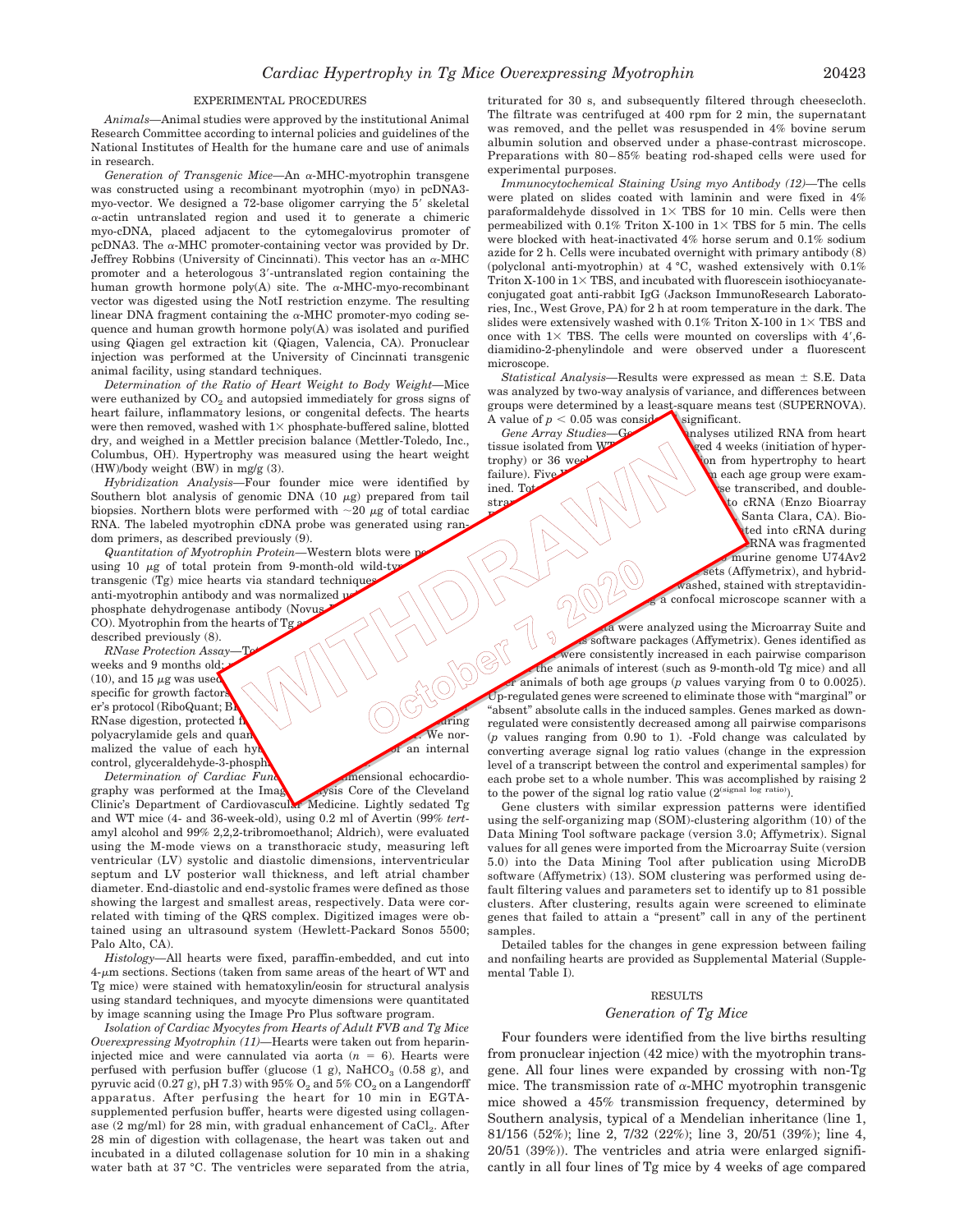

FIG. 1. A, hearts from the WT and Tg mice during progression of cardiac hypertrophy. *B*, quantitative estimation of HW/BW in all four lines of WT and Tg mice during initiation of hypertrophy (4 weeks old) and transition from hypertrophy to heart failure (9 months old). *C*, tissue histology and immunocytochemistry of 18-week-old wild-type (*left*) and 18-week-old transgenic mice (*right*). *C* (*I*) shows the hematoxylin/eosin staining of a section of the myocardium. *C* (*II*) shows the hematoxylin/eosin staining of the ventricles. The *left panel* shows a section from the left ventricle in the wild-type mice, and the *right panel* shows a section from the transgenic mice. *C* (*III*) shows the Masson trichrome stain from the left ventricle to demonstrate collagen deposition.

with the age-matched WT mice. The heart weight/body weight (HW/BW) ratio also increased significantly in all Tg mice during the progression to hypertrophy (Fig. 1, *A–B*). All four lines of mice displayed myotrophin overexpression and developed significant hypertrophy, which eventually led to heart failure.

At  $\sim$ 36 weeks of age, the Tg mice, which overexpress cardiospecific myotrophin, developed symptoms of heart failure, including lethargy, edema, pulmonary effusion, and lack of alertness. The kidneys of the Tg mice did not differ from those of WT mice (Table I).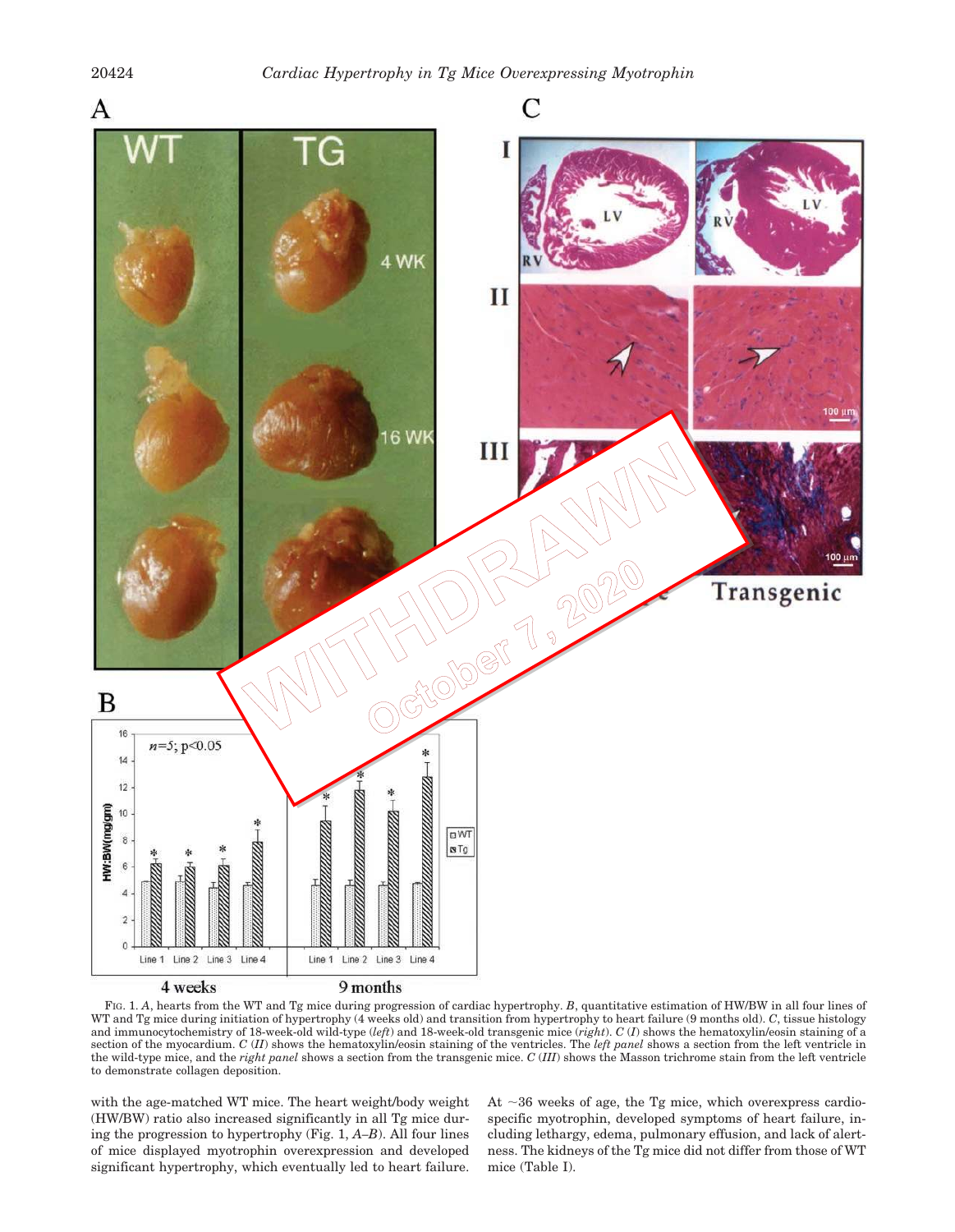#### TABLE I

*Characteristic features of Tg mice overexpressing myotrophin at 4 weeks and 9 months of age* M-mode echocardiographic data are displayed, showing several parameters in both WT and Tg mice.

|                                          | 4 weeks            |                      |                   | 9 months             |  |
|------------------------------------------|--------------------|----------------------|-------------------|----------------------|--|
|                                          | $WT (n = 10)$      | $Tg(n = 12)^a$       | $WT (n = 10)$     | $Tg(n = 12)^a$       |  |
| $HW/BW$ (mg/g)                           | $4.8 \pm 0.54$     | $5.9 \pm 0.8^{b}$    | $4.7 \pm 0.1$     | $10.4 \pm 0.4^b$     |  |
| Kidney weight/BW $(mg/g)$                | $7.7 \pm 0.1$      | $7.6 \pm 0.33$       | $7.9 \pm 0.05$    | $7.7 \pm 0.02$       |  |
| Myocyte cross-sectional area $(\mu m^2)$ | $350.2 \pm 73.8$   | $781 \pm 217.3^b$    | $534.8 \pm 109.9$ | $2164.1 \pm 693.1^b$ |  |
| M-mode echocardiographic analysis        |                    |                      |                   |                      |  |
| Left atrial chamber diameter (mm)        | $0.16 \pm 0.005$   | $0.20 \pm 0.02^b$    | $0.214 \pm 0.022$ | $0.285 \pm 0.05^b$   |  |
| Interventricular septal wall             | $0.1002 \pm 0.03$  | $0.1140 \pm 0.005^b$ | $0.086 \pm 0.03$  | $0.105 \pm 0.004^b$  |  |
| thickness (mm)                           |                    |                      |                   |                      |  |
| Left ventricular posterior wall          | $0.1066 \pm 0.004$ | $0.1222 \pm 0.007^b$ | $0.075 \pm 0.016$ | $0.09 \pm 0.007^b$   |  |
| thickness (mm)                           |                    |                      |                   |                      |  |
| Left ventricular chamber dimension       | $NA^c$             | $NA^c$               | $0.15 \pm 0.001$  | $0.262 \pm 0.037^b$  |  |
| (systolic; mm)                           |                    |                      |                   |                      |  |
| Left ventricular chamber dimension       | $NA^c$             | $NA^c$               | $0.334 \pm 0.016$ | $0.375 \pm 0.01^b$   |  |
| (diastolic; mm)                          |                    |                      |                   |                      |  |
| Fractional shortening $(\%)$             | $50 \pm 0.01$      | $48 \pm 0.03$        | $55 \pm 0.03$     | $26 \pm 0.09^b$      |  |

Representing all four lines; 2–4 mice from each line.

*b*  $p < 0.05$ .

*<sup>c</sup>* NA, not measurable accurately.

### *Myotrophin Overexpression Was Associated with Histologic Lesions in Heart Tissues of Tg Mice*

The LV heart walls of Tg mice (18 weeks old) were severely thickened compared with those of WT mice (Fig. 1*C* (*I–III*)) and showed concentric hypertrophy (Fig. 1*C* (*I*)). Both right and left ventricles of the Tg mice were enlarged and displayed increased septal thickness compared with those of the WT Histology examination showed typical large nuclei group, confirming myocyte hypertrophy (Fig. 1*C* (*II*)). Multiple foci of classic myocyte disarray were obsery tissue, a change not present in the Webserved in the Tg mice but webserved in the Tg mice but webserved in the Tg mice but webserved in the Tg mice but webserved in the Tg mice but webserved  $(III)$ . Small foci of appartunit Fibrotic foci accompanied by dystr observed in the Tg mice but **w**  $(III)$ ). Small foci of appar coronary vessels.

### *Myotrophin Is Overe*

Myotrophin mRNA (Fig. 2*A* and  $2)$ ) were increased in the myocardium of  $\frac{1}{\sqrt{2}}$  four Tg lines through four generations  $\cos$ gression analysis was done **b** and  $\overline{A}$  expression and HW/BW in WT and Tg mice  $\frac{18}{24}$  weeks) from all four lines, a linear correlation between myotrophin gene expression and HW/BW was observed (Fig. 2A  $(2)$ ;  $y =$  $14.916x + 8.9615$  and  $r^2 = 0.9691$  for Tg;  $y = 15.209x - 15.744$ and  $r^2 = 0.9227$  for WT). Fluorescein isothiocyanate-tagged myotrophin was abundant and distinctly visible in the myocytes from 24-week-old Tg mice from all lines, compared with age-matched WT (Fig. 2*B* (*3*)). However, myotrophin mRNA expression in the kidneys, livers, and lungs of Tg mice did not differ from that in WT mice (data not shown). As a consequence of myotrophin gene overexpression, expression of both hypertrophy marker genes (ANF and  $\beta$ -MHC) and proto-oncogenes (c*-fos*, c-*jun*, and c-*myc*) were also up-regulated in all four generations of the Tg mice lines (Fig. 2, *C* and *D*).

### *Myotrophin Overexpression Leads to Myocyte Hypertrophy in Tg Mice*

To document myotrophin overexpression-induced changes in myocytes, we quantitated myocyte dimension by hematoxylin/ eosin staining of heart tissue and image scanning using the Image Pro Plus software program. The cross-sectional area of myocytes in both the 4-week-old and 9-month-old mice was significantly increased (Fig. 3*A*). The myocyte cross-section increased from 350 to 781 per  $\mu$ m<sup>2</sup> ( $p < 0.01$ ) in the 4-week-old

transgenic mice. The  $\sim$  seven larger in the 9-monthold mice  $(534-2)$ 

 $(0.001)$ . We also  $\curvearrowleft \wedge \searrow \searrow \searrow \searrow \searrow \searrow$  wension by isolating myo-

cytes from WT and Tg mice from 9-month-old mice heart. The cross-sectional area of myocytes in 9-month-old mice was sig- $\sim$   $\sqrt{1/\sqrt{2}}$  *z* 12 per  $\mu$ m<sup>2</sup> in WT  $\sim$  11280 per material per material  $\sim$  $(0.001)$ . All myocytes observed. These data trophy was present in the lines and four generations as d that this hypertrophy worsened in  $F$  (Fig. 3). The cross-sectional areas were myocytes from each mouse (WT  $n = 5$ ; Tg  $n =$ ing all four lines).

### *Cytokine and Growth Factor Gene Up-regulation Is Associated with Disease Stage in Tg Mice*

We examined the relative expression of growth factors and cytokines in the Tg mice representing all four lines, using RPA (Fig. 4,  $n = 5$ ), compared with age-matched WT mice. We studied two age groups of animals: 4-week-old mice, which represented the onset of hypertrophy, and 36-week-old mice, which represented the chronic phase of hypertrophy, during its transition to heart failure. A novel finding was the age-associated changes in expression of different cytokines. As shown in Fig. 4*A*, at 4 weeks of age, some of the cytokine transcripts were induced in Tg hearts, compared with age-matched WT. Expres- $\sin$  of LT- $\beta$ , TGF- $\beta_2$ , and TGF- $\beta_3$  were significantly up-regulated in 4-week-old Tg mice compared with age-matched WT  $(p < 0.05)$ . In the 36-week-old Tg mice, interleukin-6, macrophage migration inhibitory factor, tumor necrosis factor- $\alpha$ , interferon- $\gamma$ , and different isoforms of the transforming growth factor- $\beta$  family (TGF- $\beta_1$ , - $\beta_2$ , and - $\beta_3$ ) were significantly elevated, compared with the age-matched WT mice  $(p < 0.01)$ . However, the percentage increase in cytokine transcripts was comparatively higher in 36-week-old Tg than in 4-week-old Tg mice. Interestingly, expression levels of interleukin-6, tumor necrosis factor- $\alpha$ , interferon- $\gamma$ , TGF- $\beta_2$ , and macrophage migration inhibitory factor did not change in the young Tg animals during initiation of hypertrophy compared with the agematched WT mice (Fig. 4*B*). These data suggest that the cytokine-/growth factor-mediated hypertrophic process is different in young and old Tg mice, especially during transition to heart failure.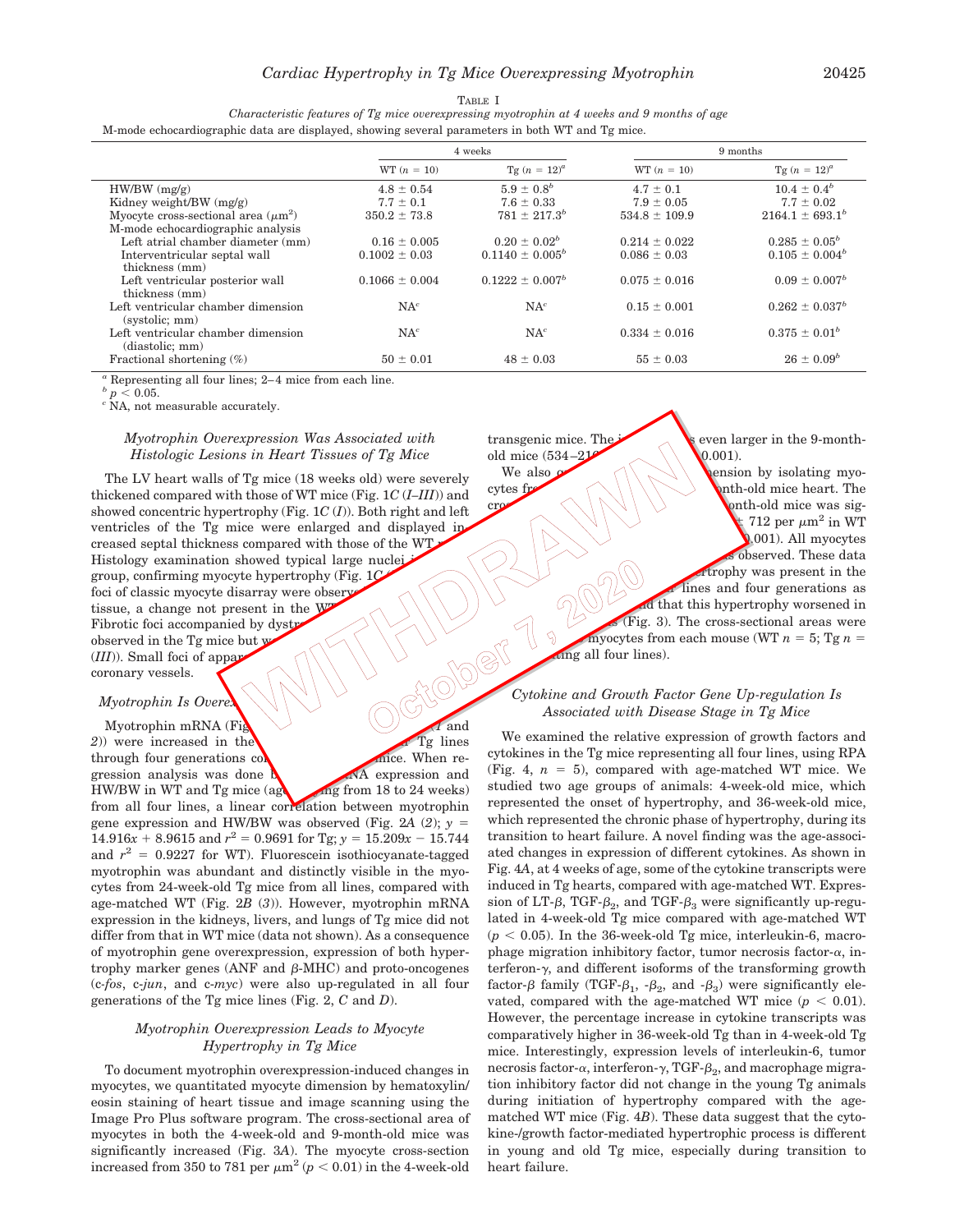



 $\overline{C}$ 



 $WT(1)$  40X



18S RNA









FIG. 2.  $A$  (1), Northern blot analysis of myotrophin gene expression in transgenic mice from founders (Fn1–Fn4, 24 weeks old) compared with age-matched WT. *A* (*2*), correlation between myotrophin gene expression (*y* axis) and HW/BW in Tg and WT mice (between 16 and 24 weeks of age, representing all four lines). A significant correlation was observed between myotrophin gene expression and HW/BW ( $r^2 = 0.9227$  for WT mice, and  $r^2 = 0.9691$  for Tg mice). *B* (*1*), Western blot analysis showing myotrophin protein expression in 24-week-old WT and Tg mice from all four lines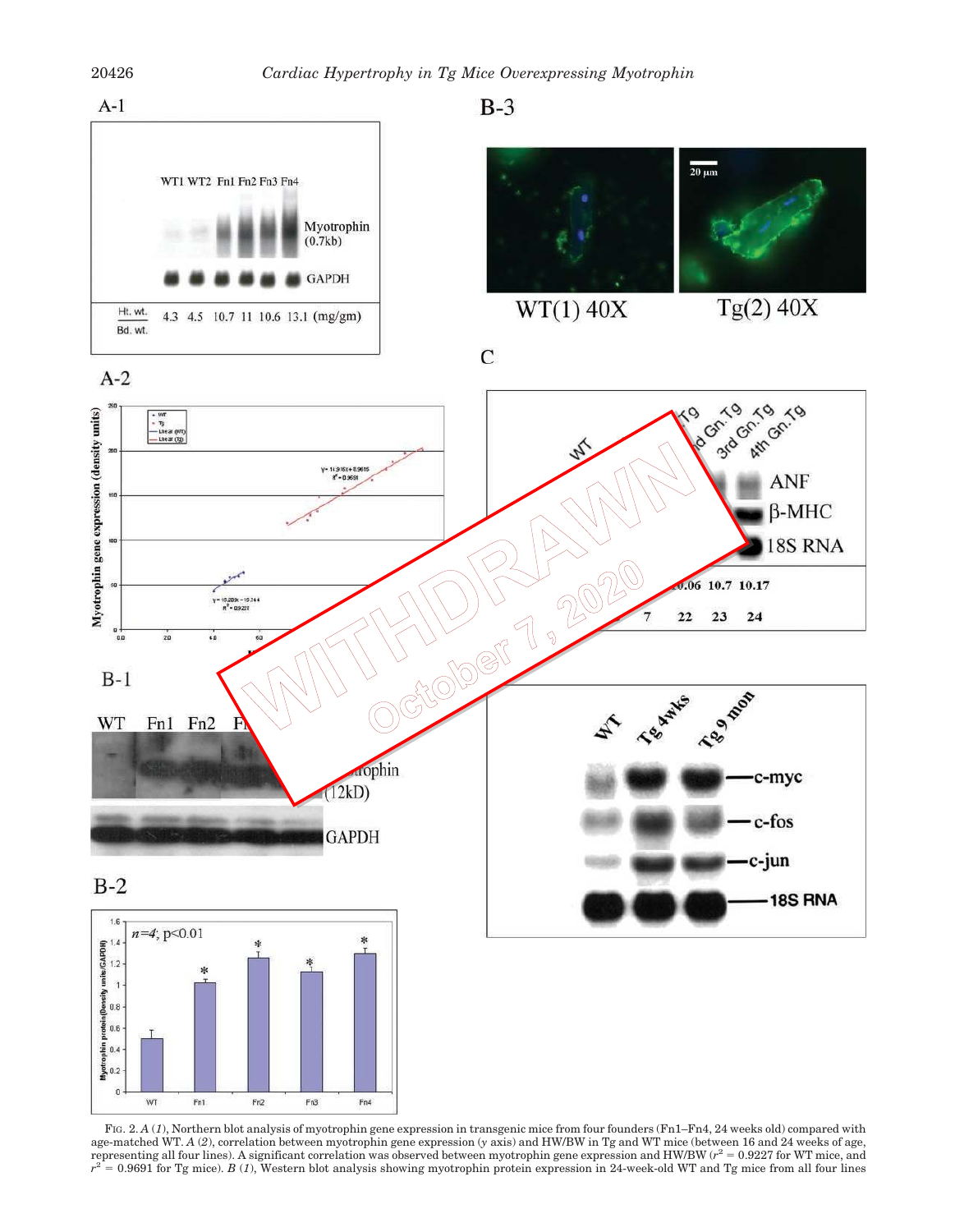

FIG. 3. *A*, quantitation of cross-sectional areas of myocytes in WT and Tg mice (*n* 5). The *top panel* shows myocytes (stained with hematoxylin and eosin) from 4-week-old mice, WT (*extreme left*) (*A*), and Tg (*C*). *E* depicts 9-month-old WT cells, and *G* shows the myocytes from 9-month-old Tg animals at  $\times$  63 magnification. The *lower panel* represents a  $\times$  2.5 zoomed picture of the *upper panel*. *B*, myocytes from 4-week-old WT mice; *D*, myocytes from 4-week-old Tg mice; *F*, myocytes from 9-month-old WT mice; *H*, myocytes from 9-month-old Tg mice. A significant increase in the cross-sectional area was observed at as early as 4 weeks of age. This condition persisted and increased during the progression of hypertrophy (for detailed methods, see "Experimental Procedures"). This figure represents five independent experiments. *B*, myocytes isolated from 9-month-old WT (left panel) ( $\times$  63 magnification) and 9-month-old Tg mice overexpressing myotrophin (*right panel*) ( $\times$  63 magnification). The cross-sectional area of myocytes from Tg mice was significantly increased  $(2431 \pm 712 \mu m^2)$  to  $6297 \pm 280 \mu m^2$ ;  $p < 0.001$ ) (for details, see "Experimental Procedures" and "Results"), showing significant hypertrophy in Tg mice  $(n = 8)$ , representing all four lines).

### *M-mode Echocardiographic Analysis of 9-Month-old Tg Mice Revealed Progression to Heart Failure*

M-mode echocardiographic data from the 4-week-old and 9-month-old Tg mice from all four lines are shown in Fig. 5 and Table I. In 4-week-old Tg mice, left atrial diameter  $(0.20 \pm 0.02)$  *versus*  $0.16 \pm 0.005$  mm), interventricular septal wall thickness  $(0.114 \pm 0.004 \text{ versus } 0.1002 \pm 0.03 \text{ mm})$ , and left ventricular posterior wall thickness (0.122  $\pm$  0.007 *versus* 0.106  $\pm$  0.004 mm) were significantly elevated, compared with their agematched WT. Importantly, however, the functional parameter,

<sup>(</sup>Fn1–Fn4). *B* (*2*), graph showing quantification of myotrophin protein from WT and Tg mice. *B* (*3*) shows fluorescein isothiocyanate staining to localize myotrophin in 24-week-old WT and Tg (Fn2) myocytes (magnification,  $\times$  63). *C* shows increased expression of ANF and  $\beta$ -MHC transcripts from four generations (Gn1–Gn4), representing all four Tg lines (24 weeks old), compared with age-matched WT mice. Increased expression of ANF and  $\beta$ -MHC transcripts in all four generations confirmed the presence of hypertrophy in Tg mice.  $D$  shows increased expression of proto-oncogenes in the hearts of young and old Tg mice compared with WT mice.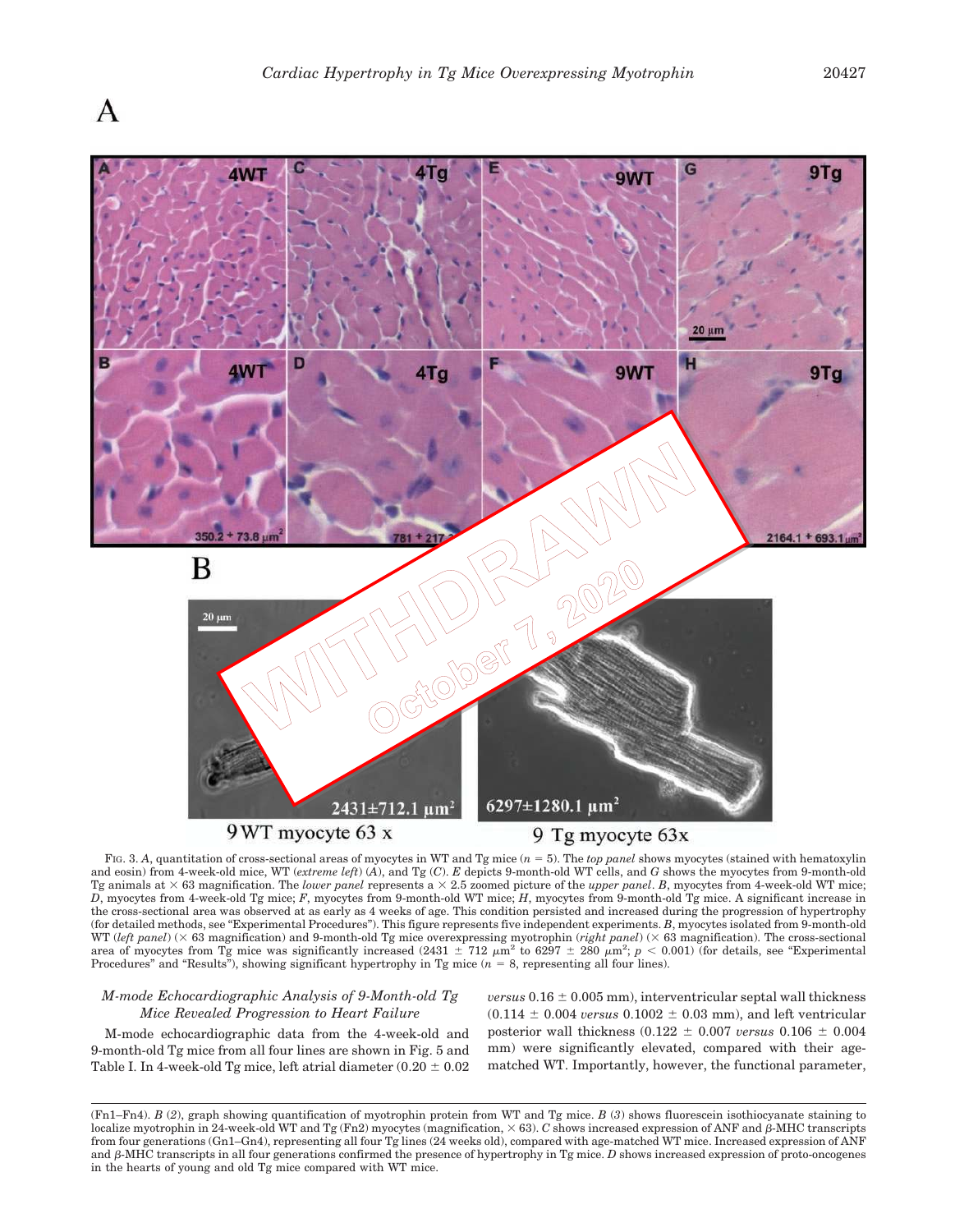B







FIG. 4. *A*, a typical autoradiogram of RNase protection assays measuring cytokine expression in hearts from Tg and WT mice. Glyceraldehyde-3-phosphate dehydrogenase (*GAPDH*) was used as a loading control. An RNase protection assay was performed in five different Tg and WT mice, representing all four lines. This figure represents a typical finding from five independent experiments. *B*, estimation of the expression pattern of the cytokine transcript level normalized with glyceraldehyde-3-phosphate dehydrogenase in 4-week-old and 9-month-old WT and Tg mice hearts, representing all four lines.

fractional shortening (FS), was not changed in the 4-week-old Tg mice, compared with WT ( $FS = 50 \pm 0.01\%$  in WT *versus*  $48 \pm 0.04\%$  in the Tg group ( $p =$  not significant)).

Echocardiographic data from 9-month-old Tg mice revealed statistically significant changes compared with the agematched control mice: hypertrophied septum  $(0.105 \pm 0.004)$ *versus*  $0.086 \pm 0.003$  mm,  $p < 0.01$ , enlarged LV diastolic dimensions  $(0.375 \pm 0.008 \text{ versus } 0.334 \pm 0.016 \text{ mm}, p < 0.01)$ , enlarged LV systolic dimensions  $(0.262 \pm 0.037 \text{ versus } 0.150 \pm 0.037 \text{ versus } 0.050 \pm 0.037 \text{ versus } 0.050 \pm 0.037 \text{ versus } 0.050 \pm 0.037 \text{ versus } 0.050 \pm 0.037 \text{ versus } 0.050 \pm 0.037 \text{ versus } 0.050 \pm 0.037 \text{ versus } 0.050 \pm 0.037 \text{ versus } 0.050 \pm 0.037 \text{$ 0.001 mm,  $p < 0.02$ ), and lower FS (26  $\pm$  0.09 *versus* 55  $\pm$ 0.03% in WT,  $p < 0.01$ ). We noted a trend toward left atrial diameter enlargement  $(0.285 \pm 0.05$  mm *versus*  $0.214 \pm 0.022$ 

mm,  $p < 0.01$ ) and increased left ventricular posterior wall thickness  $(0.090 \pm 0.007 \text{ versus } 0.075 \pm 0.016 \text{ mm}, p < 0.05)$  in the Tg mice. Furthermore, we found a large amount of pleural effusion in the Tg mice, which suggested that hypertrophy had already advanced to heart failure.

These data suggest that in the young Tg mice, cardiac function was not compromised, despite the presence of hypertrophy, whereas in the 9-month-old Tg mice, cardiac function was significantly compromised.

### *DNA Microarray Results*

*Changes in Gene Expression at the Initiation of Hypertrophy—*To identify candidate genes that mediate physiological responses to myotrophin overexpression, oligonucleotide gene array analyses were performed on heart samples from Tg and age-matched WT controls. Cardiac RNAs from five transgenic and five WT animals at each age (4 weeks and 9 months) were used in the gene profiling studies. To identify genes with expression patterns that correlated with initiation of hypertrophy  $(4 \text{ weeks})$  or transition to  $h$  failure (9 months), two strategies were used. Pairwise comparisons between the experimental animals of integral  $\sim$  \\ \ \ \ \ animal samples were used to identify  $\alpha$  or down-regulation at a particular value of  $\alpha$  or down-regulation at a dition, SOM clustering was used to identify gene clusters with similar expression of regulation within the perturber of the perturber. General set of  $\mathbb{R}^n$ .

ed list of up-regulated  $ad$  as Supplemental Mate-

Eighty up-regulated in all pairwise<br>
Eighthold Tg mice were compared<br>  $\frac{1}{2}$ <br>  $\frac{1}{2}$ <br>  $\frac{1}{2}$ <br>  $\frac{1}{2}$ <br>  $\frac{1}{2}$ <br>  $\frac{1}{2}$ <br>  $\frac{1}{2}$ <br>  $\frac{1}{2}$ <br>  $\frac{1}{2}$ <br>  $\frac{1}{2}$ <br>  $\frac{1}{2}$ <br>  $\frac{1}{2}$ <br>  $\frac{1}{2}$ <br>  $\frac{1}{2}$ combinations when the 4-week-old Tg mice were compared  $ce$  (9-month-old Tg and WT and 4-week-old . When just one of the pairwise combinations was ith the others, 179 genes were induced. Of those, 39 is were clustered in three major functional categories: extracellular matrix and cytoskeleton, cell signaling, and growth factors/transcriptional regulators. Eleven of 30 up-regulated expressed sequence tags (ESTs) had some assigned function. Among these, sarcolemmal protein SLAP, actin cross-linking protein 7, talin, glycogenin 1, and Cdc 5-like protein were elevated during the initiation of cardiac hypertrophy.

 $\sim$  all $\approx$ 

When 4-week-old Tg animals were compared with their agematched WT animals only, a slightly different picture emerged (Table III). Seventy-four genes were up-regulated in all pairwise comparisons between 4-week-old Tg *versus* WT. These genes were clustered into six functional categories: extracellular matrix, myofibrillar and cytoskeletal protein, cellular signaling factors, growth and transcription factors, cell defense, and protein expression regulators. Forty-five known genes were down-regulated in 4-week-old Tg animals compared with the WT animals. Down-regulated genes were clustered primarily as cell signaling or mitochondrial proteins (Table III).

*Changes in Gene Expression during Transition to Heart Failure—*Pairwise comparisons were also used to identify genes that decreased in expression when comparing 9-month-old Tg hearts with all other samples (Table II). One hundred thirtythree genes were consistently elevated in failing hearts compared with nonfailing WT or younger Tg hearts. Fifty-one of these genes were functionally clustered into six different categories: cell signaling; growth and transcription factors; extracellular matrix and cytoskeletal protein, cell defense; apoptosis; and protein expression regulators and metabolic enzymes. Of 82 ESTs, only 11 had unknown functions.

Approximately 50 genes were down-regulated in Tg hearts compared with all other samples. Most of these genes were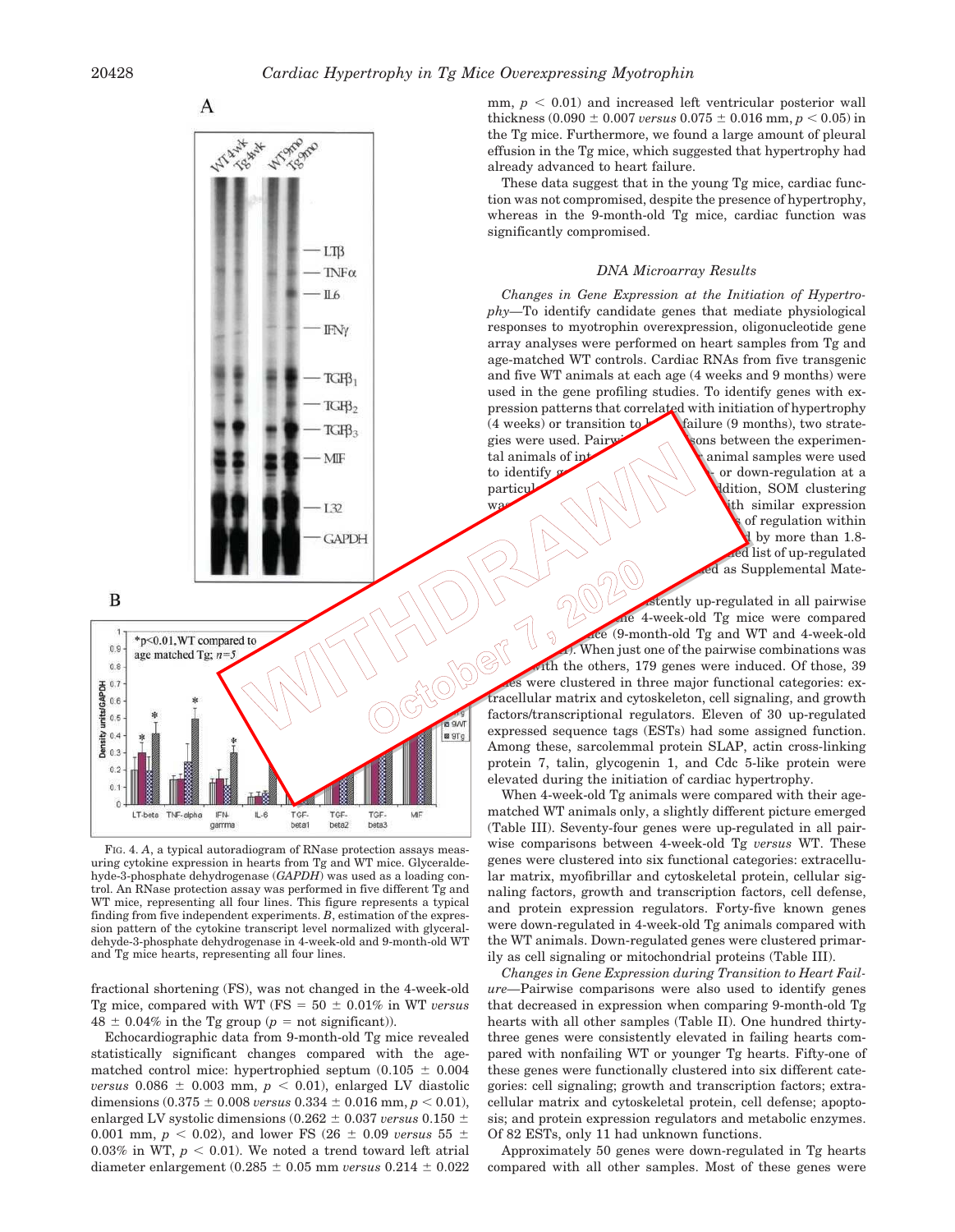

FIG. 5. A typical M-mode echocardiogram from the 36-week-old WT and Tg mice. Twenty and the search on different in the search of the search of the search of the search of the search of the search of the search of the searc mice from all four lines, showing similar changes. Several echocardiogram parameters from are tabulated in Table I.

identified in the aforementioned pairwise comparisons and represented several functional groups: extracellular and cytoskel ton proteins, cellular signaling, or mitochondrial enzype. 21 down-regulated ESTs included AP-4-related pro H1.2, mitochondrial ribosomal protein MRPs15 flavoprotein, and transcription elongation

Pairwise comparison of 9-month-old contract a material categories<br>nesistently up-regulated netional categories:<br>toskeleton or prote<br>me genes were categories<br>ctors, cell defined and contract categories heart samples yielded 197 gene consistently up-regulated. functional categories; cytoskeleton or prote some genes were cate factors, cell defense prote teins involved in cell division. The set of dentified as known ESTs among 113 Estatement of the showe fied increased expression in failing mouse  $h$  and to the up-regulated genes, 206 genes were consistently down-regulated across the pairwise comparisons. For even were clustered into functional groups, including cell signaling, matrix and cytoskeleton, or mitochondrial enzymes. Of 159 down-regulated ESTs, 16 had known functions (Table III).

Fig. 6 summarizes SOM clustering analysis of the maximally changed genes in 9-month-old Tg *versus* all as well as 4-weekold Tg *versus* all. When SOM clustering was performed using absolute gene expression values from all samples from 9-month-old Tg animals compared with either age-matched WT or 4-week-old WT or Tg mice, definitive clusters of candidate genes up- or down-regulated during the transition from hypertrophy to heart failure emerged (Fig. 6, *a* and *b*). Those maximally up-regulated include fibronectin, VCAM1, slow myosin heavy chain, matrix metalloproteinase 3, ceruloplasmin, apolipoprotein D, and MRP8. Approximately 80 genes were expressed at a higher level in three 4-week-old Tg animals when compared with all other animals (Fig. 6*c*). Included within this group were skeletal muscle actin, MLC3F, calsequestrin, immediate early genes, SLAP, glycogenin, skeletal muscle tropomyosin, talin, and disintegrin. All genes from this cluster were identified in the pairwise comparisons noted above. Interestingly, SOM analysis did not identify clusters of genes consistently down-regulated at this early developmental time point (data not shown).

*Comparison of Gene Expression between Heart Failure and Initiation Stage: Old Tg (9 Months Old) Versus Young Tg (4 Mighly* in 9-month-old enes that specifically inweeks and  $9$  months, as the Tg pertrophy to heart failure. Pairwise  $\text{-old}$  Tg and 4-week-old Tg samples idenhat were specifically up-regulated in Tg comnot in WT animals (thereby excluding age-regules) (Table IV). Of these up-regulated genes, 44 genes classified as extracellular matrix and cytoskeleton, growth and transcription factors, cell signaling factors, cell defense, apoptotic, protein expression regulators, or mitochondrial proteins. Eleven of the ESTs with known functions included calcium-binding protein A15, casein kinase I, insulinlike growth factor 3, and Rab-6 (a *ras* oncogene family protein).

Similar pairwise comparisons identified 30 cardiac genes down-regulated in 9-month-old Tg animals compared with 4-week-old Tg animals. These genes clustered into several functional groups: extracellular matrix and cytoskeleton proteins, mitochondrial enzymes, cell signaling factors, or cell cycle regulators. Fifteen known ESTs in this group included cyclophilin D, tropomyosin 5, exportin 1, and Ras-related protein RAL1.

#### DISCUSSION

This study reinforces the proofs we have previously presented that myotrophin is a significant causal factor in the hypertrophy/heart failure continuum. Data presented here document the effects of myotrophin protein overexpression at molecular, cellular, morphological, and functional levels in a specially developed line of Tg mice. These data indicate that myotrophin overexpression initiates cardiac hypertrophy, eventually progressing to heart failure, a process associated with changes in expression of proto-oncogenes,  $ANF$ ,  $\beta-MHC$ , and cytokines. Importantly, using this model and the new tools of state-of-the-art DNA microarray analysis (Fig. 6 and Tables II and III), we have elucidated patterns of gene up-regulation and down-regulation that may be involved during initiation of cardiac hypertrophy and progression to heart failure in humans.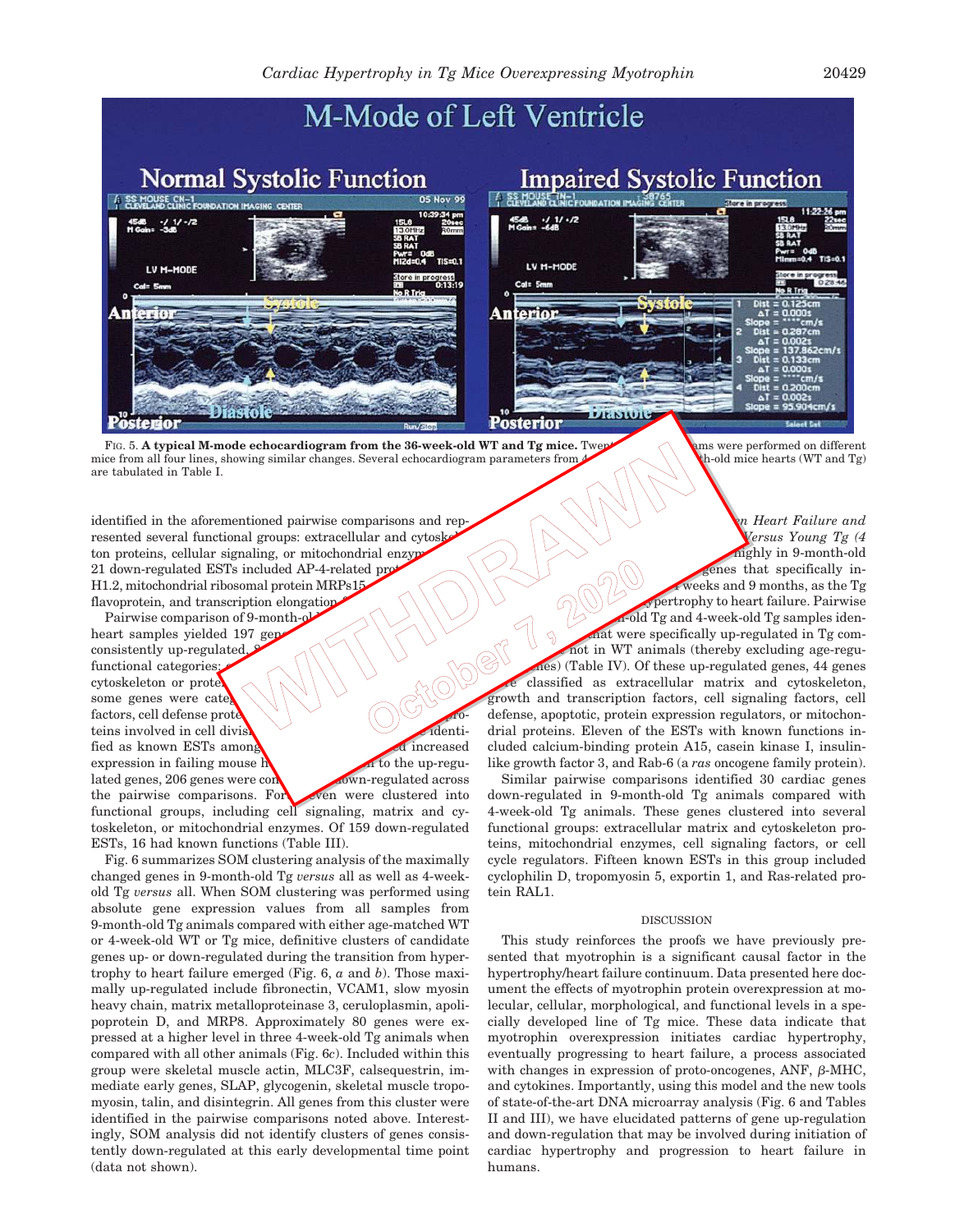TABLE II

*Changes in gene expression at the initiation of hypertrophy (Tg 4-week-old (4 Tg) versus all) and during transition to heart failure (Tg 9-month-old (9 Tg) versus all) (n 5)*

|                                                 | $(1g)$ -month-ord (9 $1g$ ) becaus and (n             |                                                   |                                          |
|-------------------------------------------------|-------------------------------------------------------|---------------------------------------------------|------------------------------------------|
| Accession no.                                   | 9 Tg versus all                                       | Accession no.                                     | 4 Tg versus all (up-regulated genes)     |
| Up-regulated genes                              |                                                       | Extracellular matrix and<br>cytoskeletal proteins |                                          |
| Cell signaling                                  |                                                       | M12347                                            | Skeletal muscle $\alpha$ -actin          |
| D16497                                          | Natriuretic peptide precursor B                       | X12973                                            | MLC3F gene for myosin alkali light       |
| K02781                                          | Natriuretic peptide precursor A                       | U93291                                            | chain<br>Skeletal muscle calsequestrin   |
| M84487                                          | Vascular cell adhesion molecule 1                     | M81086                                            | Skeletal muscle $\beta$ -tropomyosin     |
| Extracellular matrix and                        |                                                       | X66405                                            | Procollagen type VI $\alpha$ 1           |
| cytoskeletal proteins                           |                                                       |                                                   |                                          |
| X58251                                          | Procollagen type $1\alpha2$                           | Cell signaling                                    |                                          |
| M18194                                          | Fibronectin                                           | L47650                                            | Signal transducer and activator of       |
| AJ223362                                        | Slow myosin heavy chain $\beta$                       | U43187                                            | transcription 6<br>MEK kinase 3          |
| X66402                                          | Matrix metalloproteinase3                             | L78075                                            | Cdc 42 (Rho family of GTPase)            |
| Inflammation and cell                           |                                                       | Growth factor and                                 |                                          |
| defense                                         |                                                       | transcription factor                              |                                          |
| M33960                                          | Plasminogen activator inhibitor-1                     | X61940                                            | Growth factor-inducible early response   |
| U49430                                          |                                                       | M57647                                            | gene<br>Mouse mast cells growth factor   |
| AF022110                                        | Ceruloplasmin<br>Tumor necrosis factor family         | X72310                                            | Trap<br><b>otion</b> factor DP1          |
| Protein expression                              |                                                       | AF035717                                          | tion factor 21(Pod1)                     |
| M70642                                          | Fibroblast inducing secreted                          | <b>ESTs</b>                                       |                                          |
|                                                 | protein                                               |                                                   |                                          |
| X82648                                          | Apolipoprotein D                                      | AW124175<br>AI843799                              | ssociated protein (SLAP)                 |
| M83218<br>Z11911                                | Calcium binding protein, MRP-8<br>Glucose-6-phosphate | AW12                                              | ing protein 7<br>port inner membrane     |
|                                                 | dehydrogenase                                         |                                                   |                                          |
| Growth factor and                               |                                                       |                                                   |                                          |
| transcription factor                            |                                                       |                                                   |                                          |
| M32745                                          | Transforming growth factor-                           |                                                   |                                          |
| X81581                                          | Insulin-like growth factor<br>CCAAT/enhancer biz      |                                                   |                                          |
| M61007<br>Apoptosis                             |                                                       |                                                   | rotein<br>se-promoting complex subunit 4 |
| AB019600                                        | $\sf{Caspase-9}$                                      |                                                   | integrin and metalloprotease             |
|                                                 |                                                       |                                                   | domain 19                                |
| AF041054                                        | Nip <sup>2</sup>                                      | ς)                                                | Mouse Ras-related protein RAL-A          |
| <b>ESTs</b><br>AW122039                         |                                                       |                                                   |                                          |
| AA981257                                        |                                                       |                                                   |                                          |
| AI848508                                        |                                                       |                                                   |                                          |
|                                                 |                                                       |                                                   |                                          |
| Down-regulated genes                            |                                                       |                                                   |                                          |
| Extracellular matrix a<br>cytoskeletal proteins |                                                       |                                                   |                                          |
| U09181                                          |                                                       |                                                   |                                          |
| X12972                                          | yosin alkali                                          |                                                   |                                          |
|                                                 | entricular slow                                       |                                                   |                                          |
|                                                 |                                                       |                                                   |                                          |
| Metabolism and<br>mitochondrial enzymes         |                                                       |                                                   |                                          |
| X53157                                          | Mitochondrial cytochrome c oxidase                    |                                                   |                                          |
| AF058955                                        | ATP-specific succinyl CoA                             |                                                   |                                          |
|                                                 | synthetase $\beta$                                    |                                                   |                                          |
| X51905                                          | Lactate dehydrogenase                                 |                                                   |                                          |
| Cell signaling<br>M28723                        | Antioxidant protein 1                                 |                                                   |                                          |
| U70068                                          | Potassium voltage-gated channel,                      |                                                   |                                          |
|                                                 | subfamily Q                                           |                                                   |                                          |
| <b>ESTS</b>                                     |                                                       |                                                   |                                          |
| AI526902                                        | $Cytochrome$ $c$ reductase                            |                                                   |                                          |
| AI836029                                        | Mitochondrial ribosomal protein<br>MRPs15             |                                                   |                                          |
| AI849767                                        | ATP synthase                                          |                                                   |                                          |
| AI851178                                        | Electron transfer flavoprotein                        |                                                   |                                          |
| AI132239                                        | Tcea3 transcription elongation                        |                                                   |                                          |
|                                                 | factor A protein                                      |                                                   |                                          |

We documented several novel mechanistic changes that occur during the transition from hypertrophy to heart failure. We confirmed that myotrophin overexpression resulted from increased myotrophin mRNA and protein levels in all lines and generations of Tg mice (Fig. 2). Importantly, the increase in myotrophin triggered a significant increase in cytokines and growth factors such as LT- $\beta$ , tumor necrosis factor- $\alpha$ , interfer-

on-γ, interleukin-6, TGF- $β_1$ , TGF- $β_2$ , TGF- $β_3$ , and macrophage migration inhibitory factor, in 9-month-old Tg mice, when chronic hypertrophy advanced to heart failure (Fig. 4), whereas, at 4 weeks of age, three genes (LT- $\beta$ , TGF- $\beta_2$ , and TGF- $\beta_3$ ) were up-regulated in Tg mice, compared with the age-matched WT. Echocardiographic data showed significant hypertrophy of left ventricle and septum (asymmetric hyper-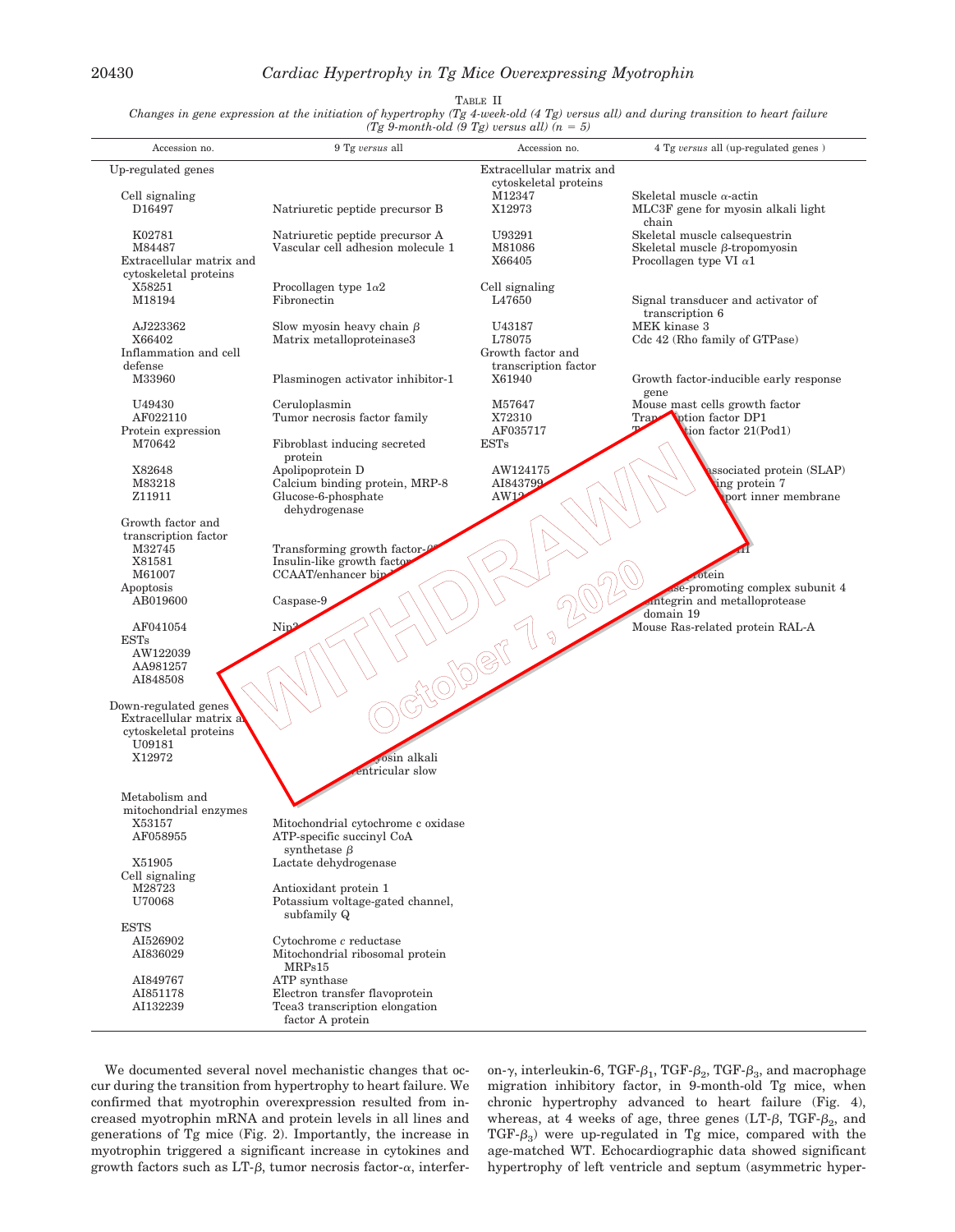# *Cardiac Hypertrophy in Tg Mice Overexpressing Myotrophin* 20431

TABLE III

*Changes in gene expression at the initiation of hypertrophy (4-week-old Tg (4 Tg) versus 4 WT) and during transition to heart failure (9-month-old Tg (9 Tg) versus 9 WT)*

| Accession no.                            | 9 Tg versus 9 WT $(n = 5)$                  | Mean<br>-fold<br>change | Accession no.                                                           | 4 Tg versus 4 WT $(n = 5)$                                                | Mean<br>-fold<br>change |
|------------------------------------------|---------------------------------------------|-------------------------|-------------------------------------------------------------------------|---------------------------------------------------------------------------|-------------------------|
| Up-regulated genes<br>Cell signaling     |                                             |                         | Up-regulated genes<br>Extracellular matrix and<br>cytoskeletal proteins |                                                                           |                         |
| D16497                                   | Natriuretic peptide                         | 2.3                     | X12973                                                                  | MLC3F gene for myosin alkali light chain                                  | 2.0                     |
| K02781                                   | precursor B<br>Natriuretic peptide          | 5.1                     | U93291                                                                  | Skeletal muscle calsequestrin                                             | 1.8                     |
| M84487                                   | precursor A<br>Vascular cell adhesion       | 3.1                     | U03419                                                                  | Procollagen $\alpha$ 1 type 1                                             | 2.5                     |
| X66449                                   | molecule 1<br>Calcyclin                     | 2.7                     | X66976                                                                  | Collagen 8a1                                                              | 2.3                     |
| Z68618                                   | Transgelin                                  | $3.2\,$                 | X13986                                                                  | Minopontin                                                                | 12.3                    |
| U07982                                   | Endothelin 1                                | 2.3                     | M28729                                                                  | Tubulin $\alpha$ 1                                                        | 1.8                     |
| Extracellular matrix<br>and cytoskeletal |                                             |                         | Cell signaling                                                          |                                                                           |                         |
| proteins                                 |                                             |                         |                                                                         |                                                                           |                         |
| X13986                                   | Minopontin                                  | 70.0                    | AF020185                                                                | Protein inhibitor of nitric-oxide synthase                                | 2.3                     |
| X58251                                   | Procollagen type 1 alpha 2                  | 3.1                     | D16497                                                                  | Natriuretic peptide precursor type B                                      | 2.4                     |
| M18194                                   | Fibronectin                                 | 3.5                     | M84487                                                                  | VCAM 1                                                                    | 2.3                     |
| X70854<br>AJ223362                       | Fibulin<br>Slow myosin heavy chain $\beta$  | 2.6<br>3.1              | X77952<br>M69260                                                        | Endoglin<br>Lipocortrin 1                                                 | 1.9<br>1.9              |
| X66402                                   | Matrix metalloproteinase3                   | 4.1                     | Cell defense                                                            |                                                                           |                         |
| Protein expression                       |                                             |                         | X15591                                                                  | Cytot<br>te-associated protein 2 $\alpha$                                 | 3.9                     |
| X82648                                   | Apolipoprotein D                            | 7.3                     | U69491                                                                  |                                                                           | 1.5                     |
| M83218                                   | Calcium binding                             | 8.1                     | J03520                                                                  | vator                                                                     | 1.6                     |
|                                          | protein.MRP-8                               |                         | M19681                                                                  |                                                                           |                         |
| Z11911                                   | Glucose-6-phosphate<br>dehydrogenase        | 6.2                     |                                                                         |                                                                           | 4.1                     |
| Growth factors and                       |                                             |                         | U49430                                                                  |                                                                           | 2.5                     |
| transcription factors                    |                                             |                         |                                                                         |                                                                           |                         |
| X81581                                   | Insulin-like growth factor                  | 8.9                     |                                                                         |                                                                           |                         |
|                                          | protein                                     |                         |                                                                         |                                                                           |                         |
| M61007                                   | CCAAT/enhancer-binding                      | 2.1                     |                                                                         |                                                                           | 2.8                     |
|                                          | protein                                     |                         |                                                                         |                                                                           |                         |
| M32745                                   | Transforming growth                         |                         |                                                                         | $\overline{\rm{or}}\ 21$                                                  | 1.8                     |
| Apoptosis and cell                       | factor-[beta-3                              |                         |                                                                         | containing gene 2                                                         | 5.9                     |
| division                                 |                                             |                         |                                                                         |                                                                           |                         |
| AB019600                                 | Caspase-9                                   |                         | Z                                                                       |                                                                           |                         |
| AF041054                                 | Nip <sub>3</sub>                            |                         |                                                                         | Calmodulin                                                                | 1.8                     |
| X59846                                   | GΔ                                          |                         |                                                                         | Fibroblast-inducible secreted protein                                     | 4.2                     |
| AF005886                                 |                                             |                         |                                                                         | Calpactin 1 light chain                                                   | 2.1                     |
| Cell defense<br>AF022110                 |                                             |                         | genes                                                                   | Cysteine-rich glycoprotein SPARC                                          | 2.3                     |
|                                          |                                             |                         |                                                                         |                                                                           |                         |
| M33960                                   | P <sub>h</sub>                              |                         | tracellular matrix and                                                  |                                                                           |                         |
|                                          | ih                                          |                         | cytoskeletal proteins                                                   |                                                                           |                         |
| U49430                                   | Cerul                                       |                         | M12481                                                                  | Cytoplasmic $\beta$ actin                                                 | 0.6                     |
| V00835                                   | Metall                                      |                         | U09181                                                                  | Cardiac troponin I                                                        | 0.8                     |
| <b>ESTs</b><br>AF025821                  | AHSG, ty                                    | 5.2                     | AF093624<br>Cell signaling                                              | Nspl1                                                                     | 0.6                     |
|                                          | inhibito:                                   |                         |                                                                         |                                                                           |                         |
| AA688938                                 | <b>BclXl</b>                                | 1.9                     | U94423                                                                  | Mouse MEF2A mRNA                                                          | 0.4                     |
| AW125874                                 | Cdk3                                        | 2.4                     | L20343                                                                  | Calcium channel $\beta$ 2                                                 | 0.6                     |
| A1843106                                 | p53 homologue                               | 3.1                     | M31131                                                                  | Cadherin 2                                                                | 0.6                     |
| AI849615                                 | Gas 5                                       | 2.4                     | M63801                                                                  | Connexin 43                                                               | 0.4                     |
| AW124175                                 | Sarcolemma-associated<br>protein            | $1.5\,$                 | U83509                                                                  | Angiopoietin 1 mRNA                                                       | 0.5                     |
| Down-regulated genes                     |                                             |                         | AF020737                                                                | Fibroblast growth factor 13                                               | 0.4                     |
| Extracellular matrix                     |                                             |                         | AF080580                                                                | $CLK-1$ mRNA                                                              | 0.8                     |
| and cytoskeletal                         |                                             |                         |                                                                         |                                                                           |                         |
| proteins                                 |                                             |                         |                                                                         |                                                                           |                         |
| U09181                                   | Cardiac troponin I                          | 0.43                    | AF029982                                                                | SERCA <sub>2</sub>                                                        | 0.6                     |
| M91602                                   | Myosin light chain 2                        | 0.6                     | Mitochondrial enzymes                                                   |                                                                           |                         |
| M29793<br>Mitochondrial enzymes          | Slow cardiac troponin C                     | 0.6                     | Z49204<br>Z11774                                                        | Nicotinamide nucleotide transhydrogenase<br>Fumarylacetoacetate hydrolase | 0.7<br>0.6              |
| X53157                                   | Mitochondrial cytochrome c                  | 0.6                     | U12961                                                                  | NAD(P)H oxidoreductase 1                                                  | 0.7                     |
|                                          | oxidase                                     |                         |                                                                         |                                                                           |                         |
| AF058955                                 | ATP-specific succinyl-CoA                   | 0.6                     | M76727                                                                  | Pyruvate dehydrogenase $E1 \alpha$ subunit                                | 0.6                     |
|                                          | synthetase $\beta$                          |                         |                                                                         |                                                                           |                         |
| Cell signaling                           |                                             |                         | Protein expression                                                      |                                                                           |                         |
| M28723<br>AF029982                       | Antioxidant protein 1<br>SERCA <sub>2</sub> | 0.7<br>0.6              | X17069<br>X16493                                                        | Transition protein TP2<br>Zinc finger protein 1                           | 0.7<br>0.7              |
| U06924                                   | STAT1                                       | 0.7                     | AF107780                                                                | Potassium channel Kv4.2 mRNA                                              | 0.3                     |
| $_{\rm ESTs}$                            |                                             |                         |                                                                         |                                                                           |                         |
| AA870675                                 | ATP synthase                                | 0.58                    |                                                                         |                                                                           |                         |
| AW123564                                 | Global ischemia- induced                    | $0.4\,$                 |                                                                         |                                                                           |                         |
|                                          | protein                                     |                         |                                                                         |                                                                           |                         |
| AI836740<br>AI852862                     | Aconitase 2<br>Fumerate hydratase           | 0.6<br>0.5              |                                                                         |                                                                           |                         |
| AI181132                                 | Creatine kinase                             | $0.5\,$                 |                                                                         |                                                                           |                         |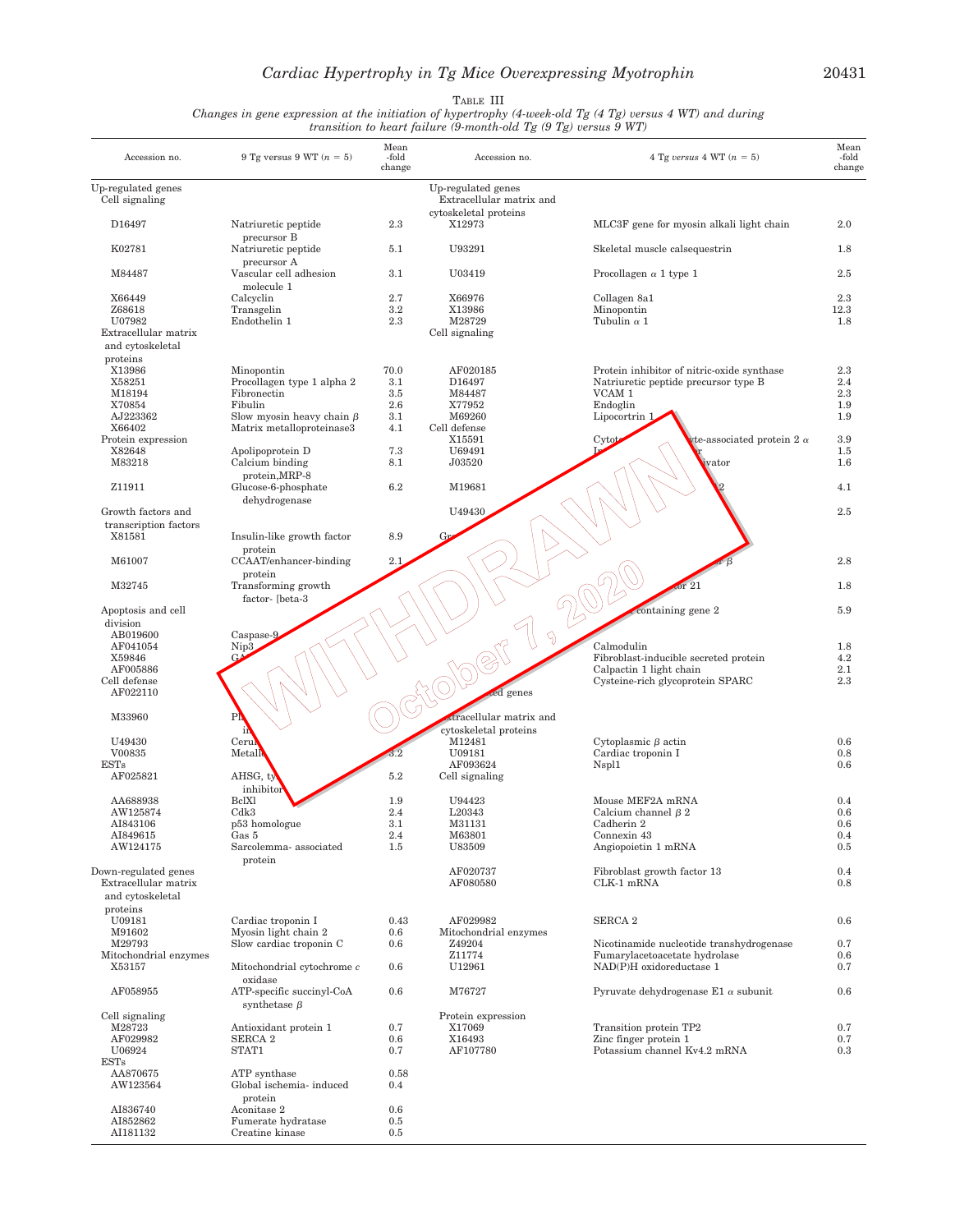### 20432 *Cardiac Hypertrophy in Tg Mice Overexpressing Myotrophin*

#### TABLE IV

*Comparison of gene expression between heart failure and initiation of hypertrophy: Tg (9 months old) versus Tg (4 weeks old)*  $(n = 5)$ 

| Accession no.                                  | Gene description                                 | Mean -fold change |
|------------------------------------------------|--------------------------------------------------|-------------------|
| Up-regulated genes                             |                                                  |                   |
| Extracellular matrix and cytoskeletal proteins |                                                  |                   |
| AF061272                                       | C-type lectin                                    | 20.3              |
| M18194                                         | Fibronectin mRNA                                 | $2.5\,$           |
| X66402                                         | Matrix metalloproteinase 3                       | 4.1               |
| AB007848                                       | Bone matrix protein osteomodulin                 | 2.7               |
| U04541                                         | $\alpha$ -Tropomyosin, slow                      | 2.5               |
| X67348                                         | Procollagen type X, $\alpha$                     | 2.3               |
| Growth and transcription factors               |                                                  |                   |
| X81580                                         | Insulin-like growth factor-binding protein 2     | 2.7               |
| U17291                                         | Transcription factor AP2                         | 3.1               |
| Cell signaling                                 | Vascular cell adhesion molecule 1                | 2.9               |
| U12884<br>U59758                               | p53 variant mRNA                                 | 1.8               |
| U28423                                         | Protein kinase inhibitor p58                     | 4.6               |
| M21856                                         | Cytochrome P450                                  | $1.6\,$           |
| U40930                                         | Oxidative stress-induced protein                 | 2.6               |
| AF047838                                       | Calcium-sensitive chloride conductance protein 1 | 4.4               |
| Cell defense                                   |                                                  |                   |
| AF019048                                       | Tumor necrosis factor superfamily member         | $3.1\,$           |
| M33960                                         | Plasminogen activator inhibitor (PAI-1)          | 6.4               |
| M17015                                         | Lymphotoxin A                                    |                   |
| Protein expression                             |                                                  |                   |
| M83219                                         | Intracellular calcium-binding                    | 1.8               |
| U08373                                         | Calmegin $(Ca^{2+}$ -binding                     | 2.3               |
| M70642                                         | Fibroblast-inducible                             | 1.8               |
| Apoptosis                                      |                                                  |                   |
| AF041054                                       | Nip3 (Bcl2-bi                                    | 2.4               |
| AB019600                                       | Caspase                                          | 1.9               |
| <b>ESTs</b><br>AI842277                        |                                                  | 3.1               |
| AI846289                                       |                                                  | 2.2               |
| AI505453                                       |                                                  | 2.1               |
| AA612146                                       |                                                  | 2.3               |
| Down-regulated genes                           |                                                  |                   |
| Cytoskeletal proteins                          |                                                  |                   |
| M12347                                         |                                                  | 0.4               |
| M21495                                         | Z)                                               | 0.5               |
| M18775                                         | protein Tau                                      | 0.5               |
| Mitochondrial enzy                             |                                                  |                   |
| U77128                                         | $AP$ synthase coupling factor $6$                | 0.6               |
| M76727                                         | chydrogenase E1 $\alpha$                         | 0.7               |
| U59282                                         | nthase E subunit                                 | 0.5               |
| X53157                                         | $cochrome$ $c$ oxidase                           | 0.7               |
| AB021122                                       | TIM <sub>23</sub>                                | 0.55              |
| Cell signaling                                 | Connexin 43                                      | 0.3               |
| M63801<br>U97170                               | Protein kinase C inhibitor $\gamma$              | 0.6               |
| L02526                                         | Mitogen-activated protein kinase kinase          | 0.7               |
| AF020185                                       | Protein inhibitor of nitric-oxide synthase       | 0.3               |
| X53584                                         | HSP60                                            | 0.4               |
| X53476                                         | HMG 14                                           | $0.6\,$           |
| L78075                                         | Cell division cycle 42                           | 0.6               |
| <b>ESTs</b>                                    |                                                  |                   |
| AW122022                                       | Cyclophilin D                                    | $0.5\,$           |
| AW124594                                       | Mitochondrial import inner membrane translocase  | 0.5               |
| AI848416                                       | Mitochondrial ribosomal protein L36              | 0.4               |
| AI835847                                       | NAPD:ubiquinin oxidoreductase                    | 0.6               |
| AI849767                                       | $H^+$ -transporting ATP synthase                 | 0.6               |
| AW125336                                       | Pyruvate dehydrogenase $\beta$                   | 0.5               |

trophy) in 36-week-old Tg mice hearts, a typical change observed in human hypertrophy. Mice afflicted with hypertrophy also had severely compromised cardiac function associated with pleural effusion, a common occurrence during human heart failure. However, this compromised function did not occur in the hypertrophied hearts of young 4-week-old Tg mice despite presence of hypertrophy. Our data also suggest that atrial enlargement arises from mitral and tricuspid valve regurgitation, which occurs because the ventricular cavity enlarges, causing an incomplete sealing in these valves. This cluster of symptoms mimics human cardiomyopathic hypertrophy with end-stage heart failure. Although other Tg models have been reported (14, 15), none have studied the progression of hypertrophy that advances to heart failure in the manner we have described. Previously, using isolated myocytes, we have shown that the mode of action of myotrophin protein is mediated through protein kinase C and  $NF$ - $\kappa$ B signaling pathways (16). This *in vivo* model, overexpressing myotrophin, provided us with the opportunity to dissect out the role of myotrophininduced signaling pathways for the initiation process of cardiac hypertrophy and its progression to heart failure. Work is in progress to determine protein kinase C and NF- $\kappa$ B cascade in Tg hearts at 4 weeks, 16 weeks, and 9 months compared with their age-matched WT.

This model provided the opportunity to further the genomewide screening of cardiac tissue as a tool to identify new genes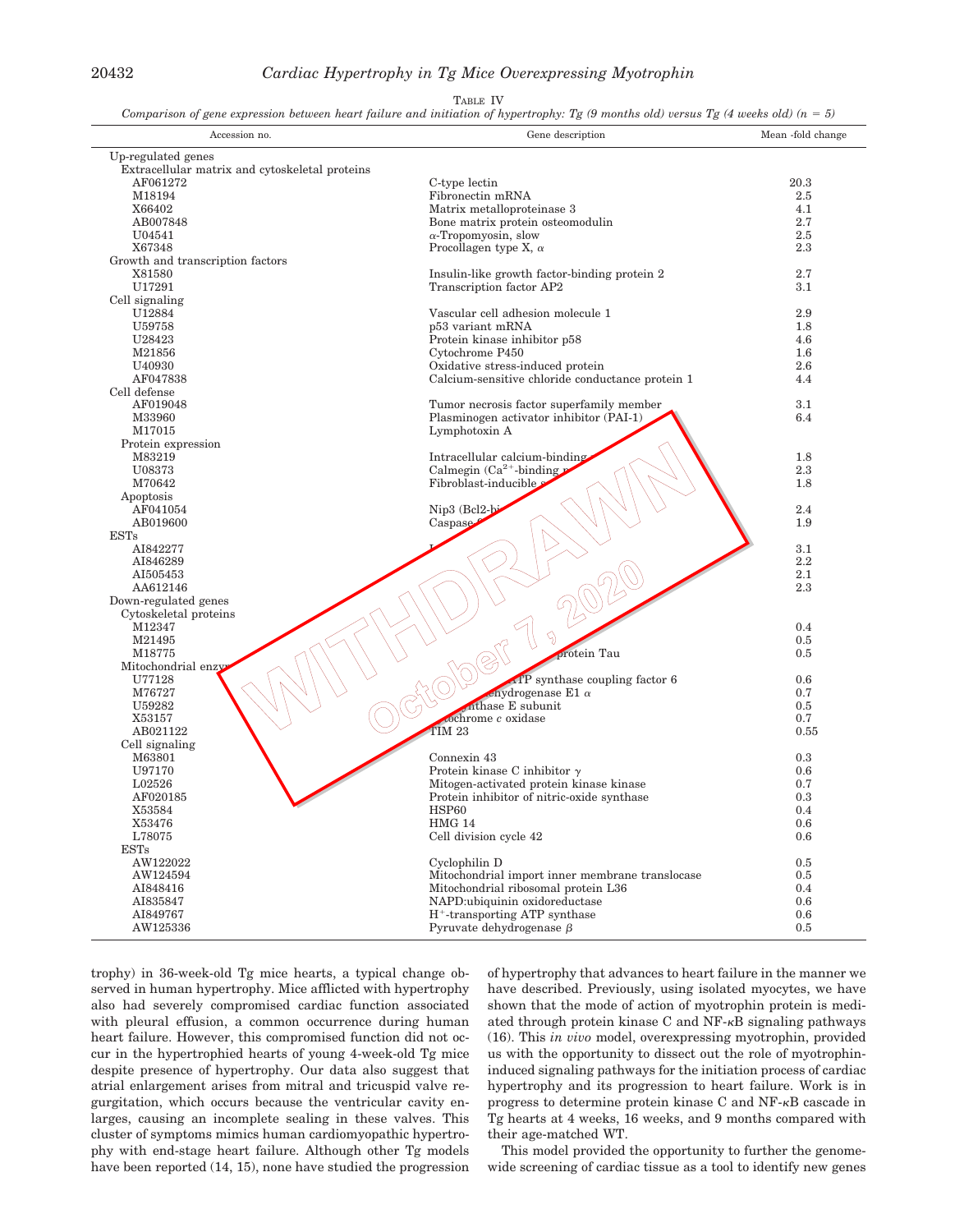



FIG. 6. **Gene expression patterns in WT and Tg animals.** SOM cluster analysis was used to identify gene clusters that exhibited similar expression patterns. Affymetrix signal values from genes representing three of the identified expression patterns were normalized to sample 1 (a 9-month-old WT animal), and the relative expression values were plotted for each animal. The sample ID numbers represent the 9-month-old WT animals (*1* and *2*), 9-month-old Tg mice (*3–5*), 4-weekold WT mice (*6* and *7*), and 4-week-old Tg mice (*8–10*). An abbreviated gene name is provided for each gene assessed.

altered during initiation, progression, and transition from hypertrophy to heart failure. This study is unique because this type of experiment is not possible in humans. The alteration of several hypertrophy-associated genes reported in recent gene array studies in human failing heart (17) were found to be similar to the murine heart failure model overexpressing myotrophin, reported in this study. For the first time, we documented the alterations of gene clusters that participate during the initiation of hypertrophy and during the transition from hypertrophy to heart failure (Table II). Our data also suggest that the initiation of hypertrophy utilizes a transcriptional program involving specific sets of genes, which are distinct from those that operate during the transition phase. Characterization of the expression of these novel genes during initiation and transition phases could provide new insights into cardiac remodeling.

In failing hearts, natriuretic peptide precursors type A and B were ranked as the top candidate genes when compared with either age-matched WT or with the total of all young WT and Tg samples. SOM clustering analysis identified the maximally changed gene expressions during both initiation and progression of hypertrophic process. The functions of many of them are yet to be defined during hypertrophy to heart failure. This gene cluster continues to be expressed during the progressive deterioration of cardiac function (18). In addition, significantly increased expression of extracellular matrix proteins, like collagen type I and type VIII, fibronectin, C-type lectin, and matrix metalloproteinases, was observed in failing hearts (19). Growth factors like TGF- $\beta_2$ , TGF- $\beta_3$ , tumor necrosis factor- $\alpha$ , insulinlike growth factor, and hypoxia-inducing factor  $1\alpha$  can be important during the transition from hypertrophy to heart failure. Genes involved in fatty acid metabolism (*e.g.* apolipoprotein-D and -E) and glucose metabolisms (glucose-6-phosphate dehydrogenase) were up-regulated, whereas lactate dehydrogenase and fatty and inding proteins were downregulated. Several  $\mathbb{Z}$  mitochondrial enzymes were consistently and significantly  $\sim$  \ \ \ \ \ \ failing hearts compared with either  $\bigcap_{x\in A} \bigcup_{x\in A} \bigcup_{x\in A}$  arts, a finding that may explain the reduced cardiac energy production during heart failure. Induction of apoptotic proteins such as CIDE-A, Bcl2 iling hearts signifies onein 1 and 2 are whose antioxidant in the heart were reported al. (17), we found increased  $6.6$ , cyclin 1, and histone H1. This incy indicates that cell death and cell regen-

expression of metallother cell<br>and the metallother cell death and cell regen-<br>occur simultaneously in the failing heart. No such<br>the 4-week-old Tg mice, althour in the failing heart. No such<br>the therefore found when 36-wee ecur simultaneously in the failing heart. No such ere found when 36-week-old Tg mice were compared  $n<sub>1</sub>$  4-week-old Tg mice, although NIP3 and caspase-9 were up-regulated in old Tg animals. Apoptosis was not evident during the initiation phase of hypertrophy, yet induction of cyclin and *cdk* genes started as early as 4 weeks of age in Tg mice hearts.<sup>2</sup>

> Our data showed that initiation of hypertrophy was associated with induction of fewer genes. Compared with genes from failing hearts, interestingly, no genes were down-regulated during the initiation of hypertrophy (4-week-old Tg mice). Among the cytoskeletal proteins, myosin alkali light chain, skeletal muscle calsequestrin,  $\beta$ -tropomyosin, and transcriptional activators like mitogen-activated protein kinase/extracellular signal-regulated kinase kinase kinase 3, STAT6, Pod1, and DP1 were up-regulated in the hearts of 4-week-old Tg mice. Combining all of these findings, the data are expected to provide information for changes in cardiac metabolism during onset of hypertrophy and its transition to heart failure.

> In conclusion, this new Tg mouse model of hypertrophy resulting from myotrophin overexpression, leading to heart failure, is important because of its similarity to end-stage heart failure in human beings in both molecular (gene expression of hypertrophy marker genes, proto-oncogenes, cytokines, and growth factors) and physiological parameters (pleural effusion and lethargy). Heart failure occurred in all of our Tg mice sacrificed to date  $(n = 150)$ , and the average life span was  $8-11$ months in the  $F_1$ ,  $F_2$ ,  $F_3$ , and  $F_4$  generations. Several growth factors and cytokines were increased during the initiation

<sup>2</sup> S. Sarkar, M. Chawla-Sarkar, D. Young, K. Nishiyama, M. E. Rayborn, J. G. Hollyfield, and S. Sen, manuscript under preparation.